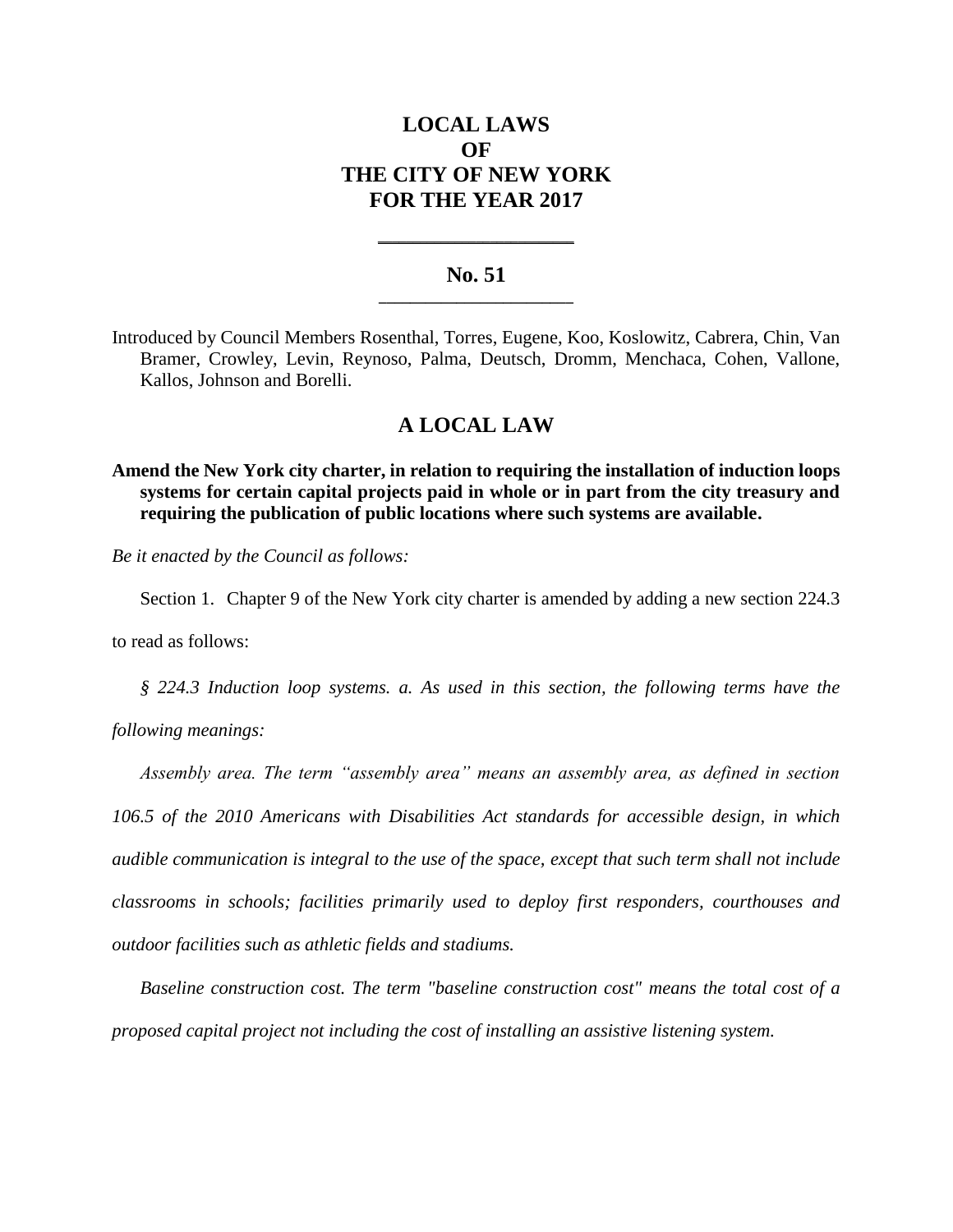*Capital project. The term "capital project" means a capital project as defined in section 210 of this chapter that is paid for in whole or in part from the city treasury.*

*b. Each capital project with an estimated baseline construction cost of \$950,000 or more involving the construction or reconstruction of one or more assembly areas shall be designed and constructed to include in at least one assembly area the installation of an induction loop assistive listening system that complies with section N102 of appendix N of the New York city building code, or an alternative assistive listening system that complies with appendix N of the New York city building code that has been determined by the mayor in accordance with subdivision i of this section to be significantly more effective for the hard of hearing than an induction loop system. Each security, information, or reception desk used for the checking-in or screening of persons attending a meeting or event held in a looped assembly area shall be equipped with microloops. This section shall not apply to a capital project involving the reconstruction of an assembly area if the estimated cost of installing an induction loop system or alternative system exceeds 5% of the baseline construction cost of the project.*

*c. Directional signage that includes guidance to an assistive listening assembly area, including raised graphics and letters with Braille descriptors, must be provided in accordance with section 1110.2 of the New York city building code, and other signage indicating any special accessibility features must be provided in accordance with section 1110.3 of such code.* 

*d. The entrance to any building containing an assistive listening assembly area and any security, information, or reception area used for the checking-in or screening of persons attending a meeting or event held in such assembly area shall display the international symbol of access for hearing loss pursuant to figure 703.6.3.3 of ICC A117.1-2009 and a "T" in the lower right-hand*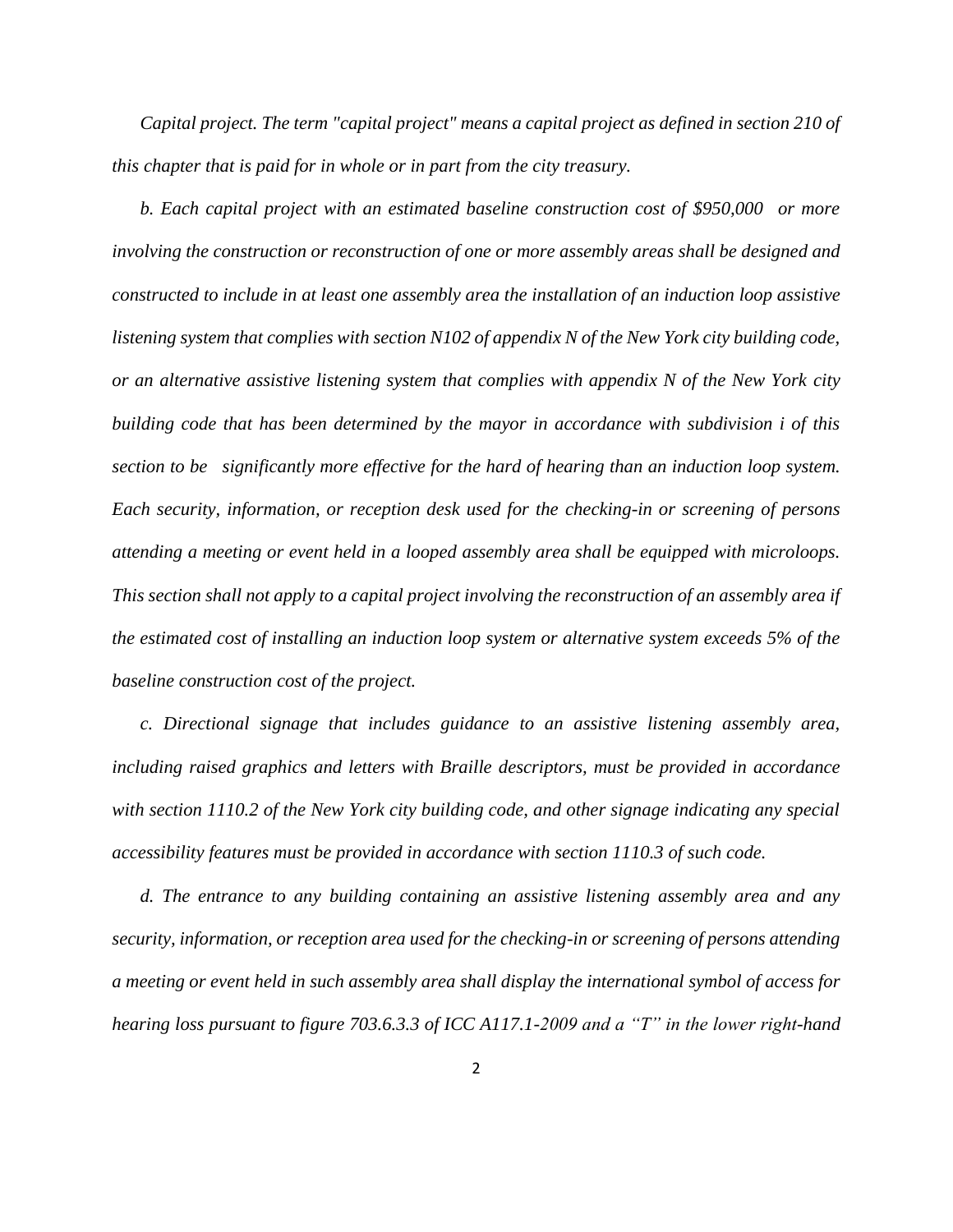*corner of such symbol indicating the availability of an induction loop system or a symbol indicating an alternative system if applicable.*

*e. No later than July 1, 2018, the mayor or an office or agency designated by the mayor shall post on its website the locations of facilities owned or operated by the city at which an assistive listening system such as an induction loop, infrared, FM, or other type of system, is permanently available or in the process of being installed, as well as which type of assistive listening system is permanently available or in the process of being installed, including the cost associated with installation of new assistive listening systems. The list shall be updated annually thereafter.*

*f. This section shall not apply to capital projects involving the construction or reconstruction of assembly areas that are not owned by the city unless 50 percent or more of the estimated cost of such project is to be paid for out of the city treasury, provided that this exemption shall not apply to any capital project that receives \$1,000,000 or more out of the city treasury.*

*g. The mayor may exempt from this section projects accounting for up to 20% of the capital dollars in each fiscal year subject to this section for the installation of assistive listening systems if in his or her sole judgment such exemption is necessary in the public interest. At the conclusion of each fiscal year the mayor shall report to the council the exemptions granted pursuant to this section, including the basis for such exemption.*

*h. The mayor or an office or agency designated by the mayor shall promulgate rules to carry out the provisions of this section.*

*i. Where the mayor determines, after consulting with experts in the field of hearing disabilities and assistive listening systems and advocates for people who are hard of hearing, that there is new technology with respect to an assistive listening system that makes such system significantly more*